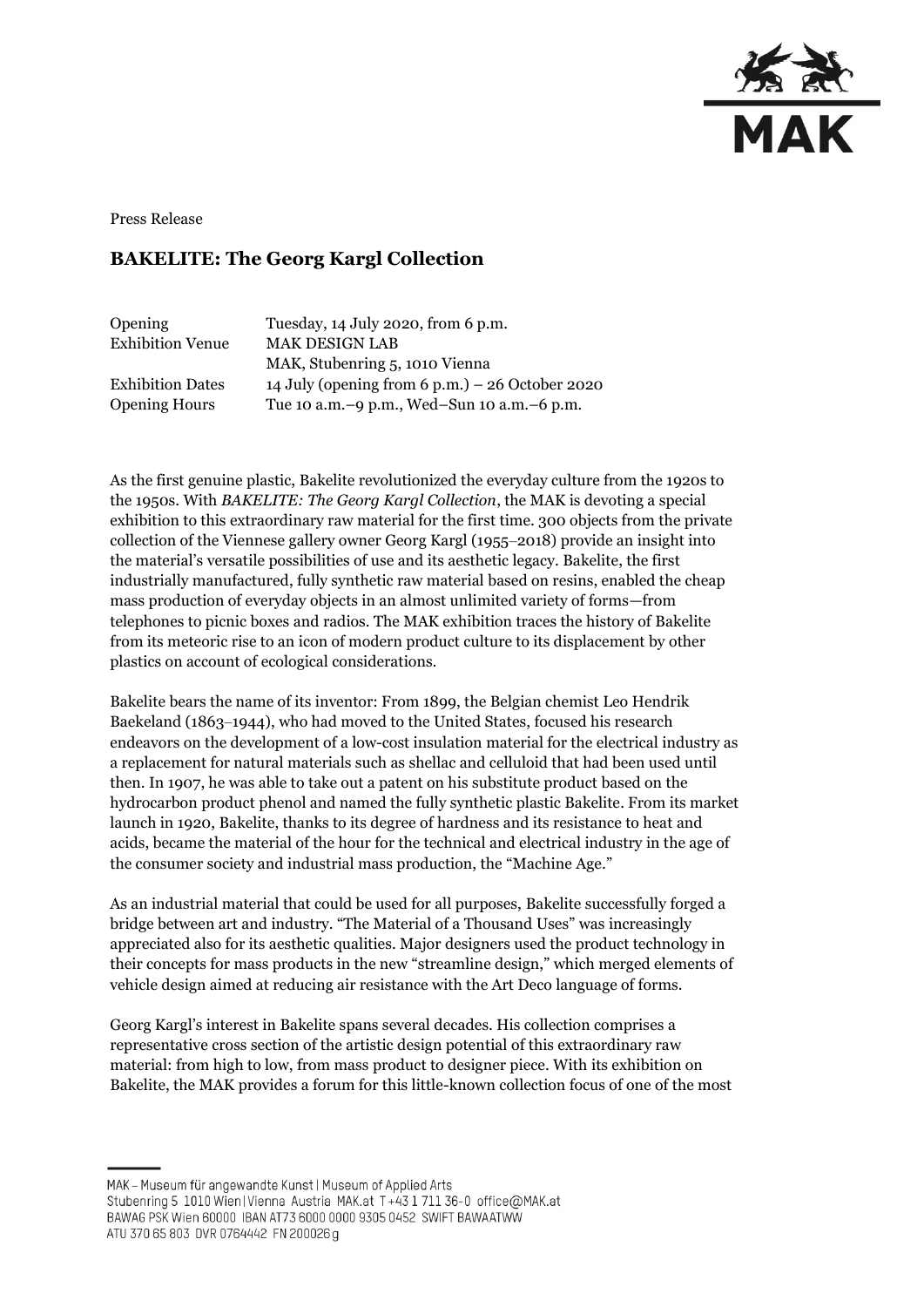

important protagonists of the Viennese and international art scene and experts of Viennese Modernism in the field of applied arts.

The exhibition *BAKELITE: The Georg Kargl Collection* encompasses objects from the period between 1930 and 1970, which share an austere aesthetic. This aesthetic results from an intrinsic relationship between expected function, the material's technological properties and possibilities, and available production processes. The objects are presented in fourteen subject groups in an exhibition display specially designed by the artist Mladen Bizumic. On show are, among other things, electrical appliances like fans, hairdryers, coffee grinders, irons and vacuum cleaners, means of communication such as telephones, radio and television sets (the Bush TV set from the UK) and loudspeakers, the iconic Jumo lamps from 1920s France, cameras, car models, as well as the baby monitor designed by Isamu Noguchi.

Accompanying texts deal with the history of a material that was the first plastic to revolutionize production in the early 20th century and unfold a decisive social import. As documents of the aesthetics of the first phase of modern society's full mechanization, Bakelite objects hold an undisputed place in the history of design. The further development of plastics was determined by changing economic considerations and increasingly influenced by ecological issues. A fully synthetic material that is neither degradable nor recyclable, Bakelite only fulfils a niche function today. Just like then, we now find ourselves on the threshold of a new production era. Georg Kargl's Bakelite collection encourages a fundamental reflection on new materials and their significance for social development in a time of radical change.

Press photos on the exhibition are available for download at MAK.at/en/press.